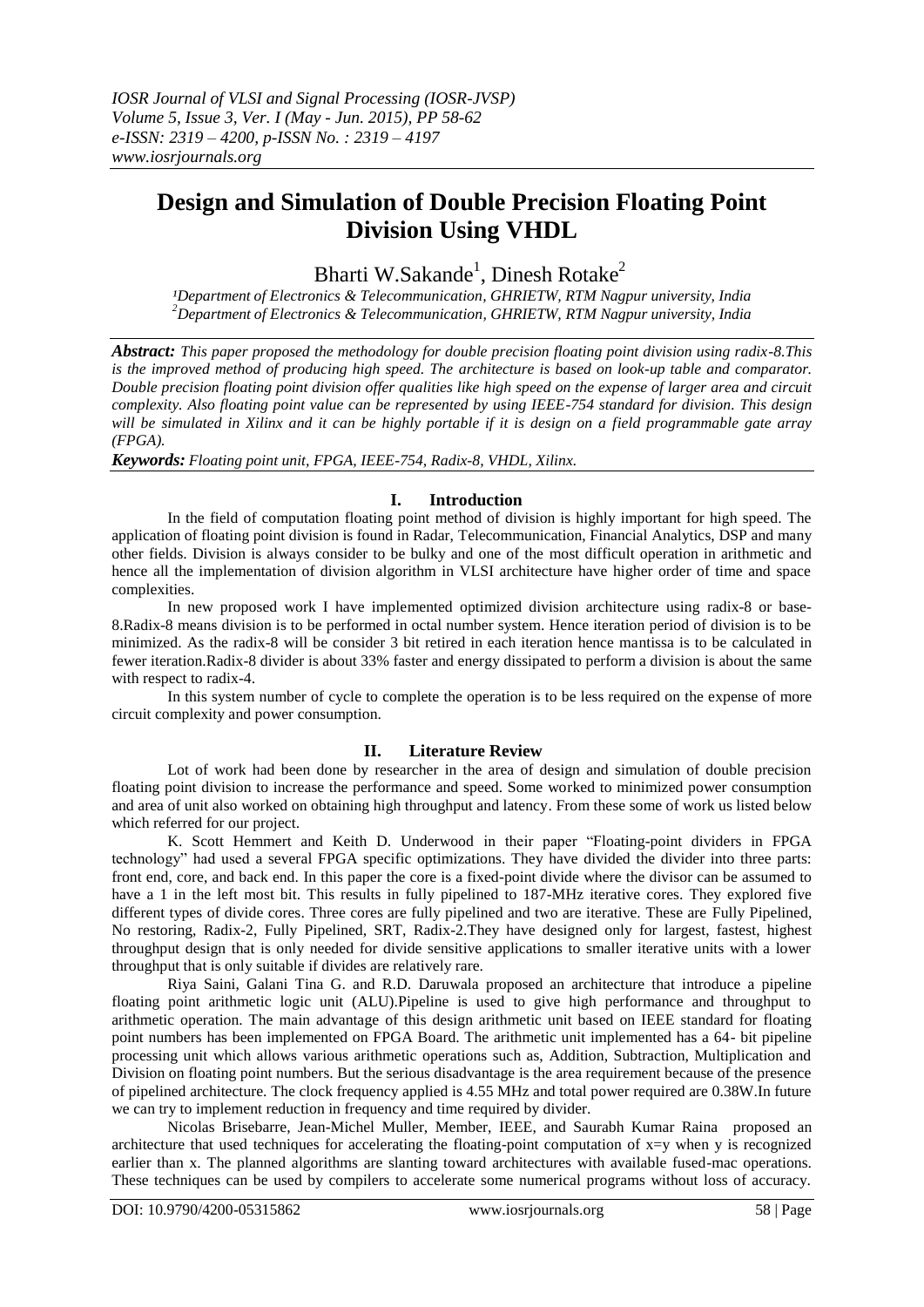Algorithm 1 always works and does not require much precomputation (so it can be used even if y is known a few tens of cycles only before x). Algorithm 2 is more rapidly and so far it requires much precipitation (for computing zh and z"and making sure that the algorithm works), so it is more suited for division by a constant. Algorithm 4 always works and requires two operations only formerly x is known, but it require the accessibility of a slightly larger accuracy.

Shamna.K1 and S.R Ramesh proposed an architecture iterative and pipelined design of double precision floating point divider unit. The design shown here can produce performances that are comparable to, and in some case higher than, non-iterative designs based on number representations of higher radices. divider requires less area in case of iterative design. Since the pipelining of our iterative designs is intended to accelerate compute-intensive applications on FPGA chips, full unrolling of these iterative designs is highly desirable since it can produce maximum performance. But it cause significant area overhead. Hence partial unrolling of the design of the devider is done without any affect on the performance of the divider.In future The latency of the divider can be reduced by using a secondary clock for mantissa division alone. The frequency of the secondary clock is twice larger than the primary clock.

Xin Fang and Miriam Leeser proposed an architecture that has employed the fast divider design for double precision floating point that Capable to make use of FPGA resources as well as embedded multipliers. The design is based on table and match up to it to iterative and digit Recurrence implementations. In which division implementation targets performance with balanced latency and high clock frequency. The latency of first implementation is 14 clock cycles on both vendors" hardware. The maximum frequency on a Stratix V device(5SGXB6) from Altera is 121MHz. Implemented on a Xilinx Virtex 6 device (XC6VLX75T), the maximum frequency is 148MHz.In the future, we will focus on improving the frequency by focusing on the critical path and annoying another steps of pipelining.

In this paper we will try to simulate a high speed double precision floating point divider. To achieve our proposed design, we used Radix-8 algorithm.

## **III. Approach**

The approach of Double precision floating point division is shown in Fig.1 First consider Numerator and Denominator values then group it in to octal number.



Subtractor, subtract mantissa and add/sub the exponent. Comparator is used to count the iteration; either iteration is completed then adjusts the quotient and remainder in IEEE format or move on the subtractor to repeat the process till iteration will be over.

For handling the floating point numbers there are many complex issues to resolve with the in computers to ensure that the results are consistent when same program is run on different machines. This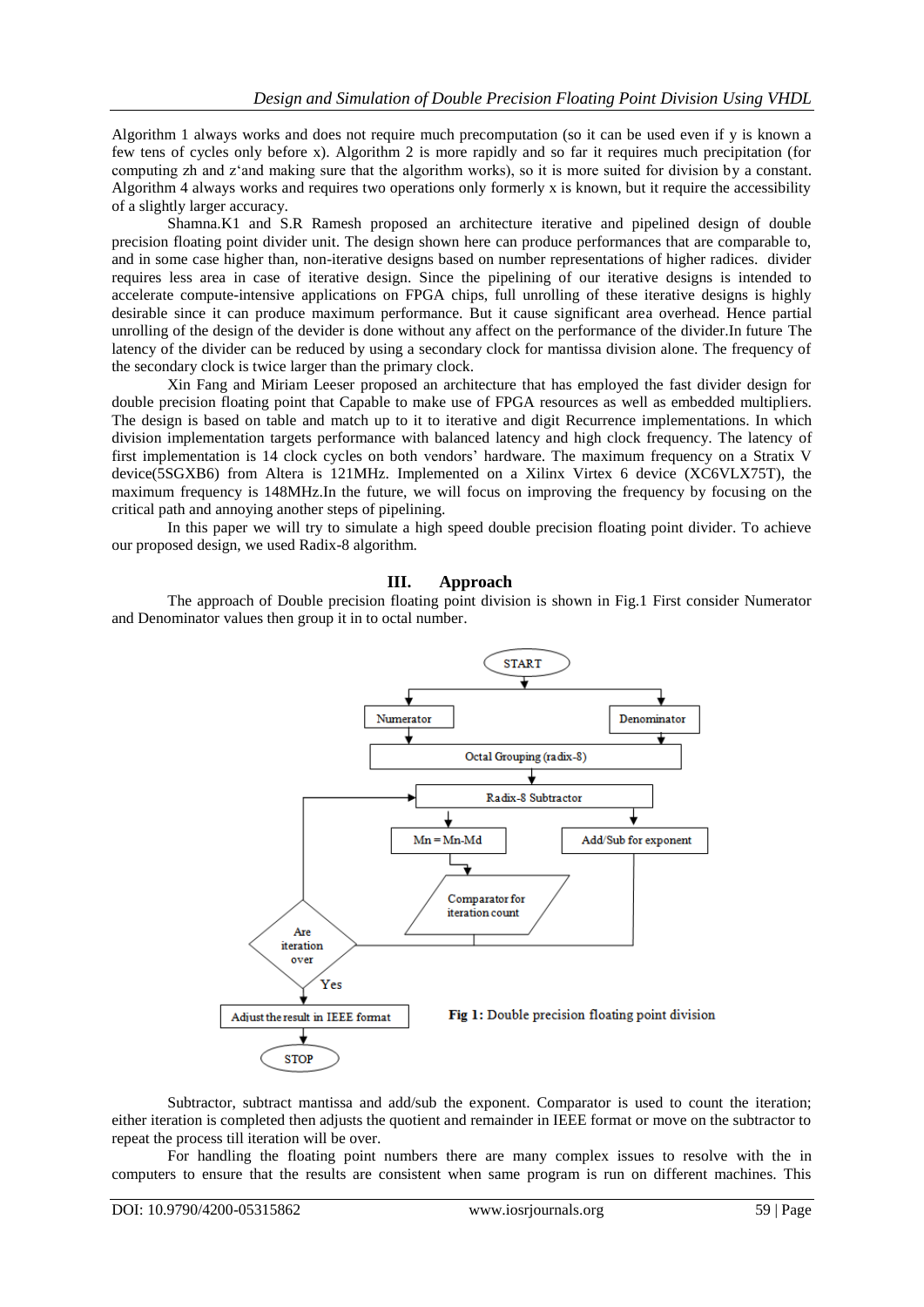problem was solved by introducing the IEEE standard for binary floating point arithmetic. The most compact representation of a floating point number define by IEEE 754 is the 64-bit floating point number format. Other than this IEEE 754 binary floating point formats such as half precision, single precision, double extended precision and quad precision are also available. From these we worked on double precision floating point binary number format. The format of IEEE 754 double precision floating point number is given in Fig.2

- 1: Sign bit (bit 63) (0 for positive and 1 for negative number)
- 2: Exponent which is of 11 bit (from bit 52 to 62)
- 3: Mantissa or Fraction which is of 52 bit (from bit 0 to 51)



**Fig.2:** IEEE Double Precision Data Format

## **IV. Proposed Methodology**

The proposed method of double precision floating point division overcomes the problem of speed by using radix-8 methodology. The value of radix-8 vary from -7 to +7 hence total 64 bit combination of numerator and denominator are consider in look up table for division.

The flow chart of Radix-8 division in which mantissa part will be consider for division, exponent is used for subtraction and sign bit is used to decide the magnitude of the sign whether it is positive or negative.



**Fig.3:** Radix-8 division Flowchart

Example of suggested division method by using of radix-8 will be considered for our simplicity. This division is performed in octal number system as it Radix-8 or base-8.

## **V. Design Of Module**

Before we switch on 64-bit floating point division first we will try to simulate 32 bit division This section contains a experimental result of 32-bit floating point division is to be performed that is based on Radix-8 methodology.In which sign bit, 8 bit exponent and 23 bit normalized mantissa with 127 bias values will be considered. IEEE 754 standard are used with exception like an exponent of all zeroes will always mean zero and an exponent of all ones will always mean infinity. Also non normalized number is not implemented. Radix-8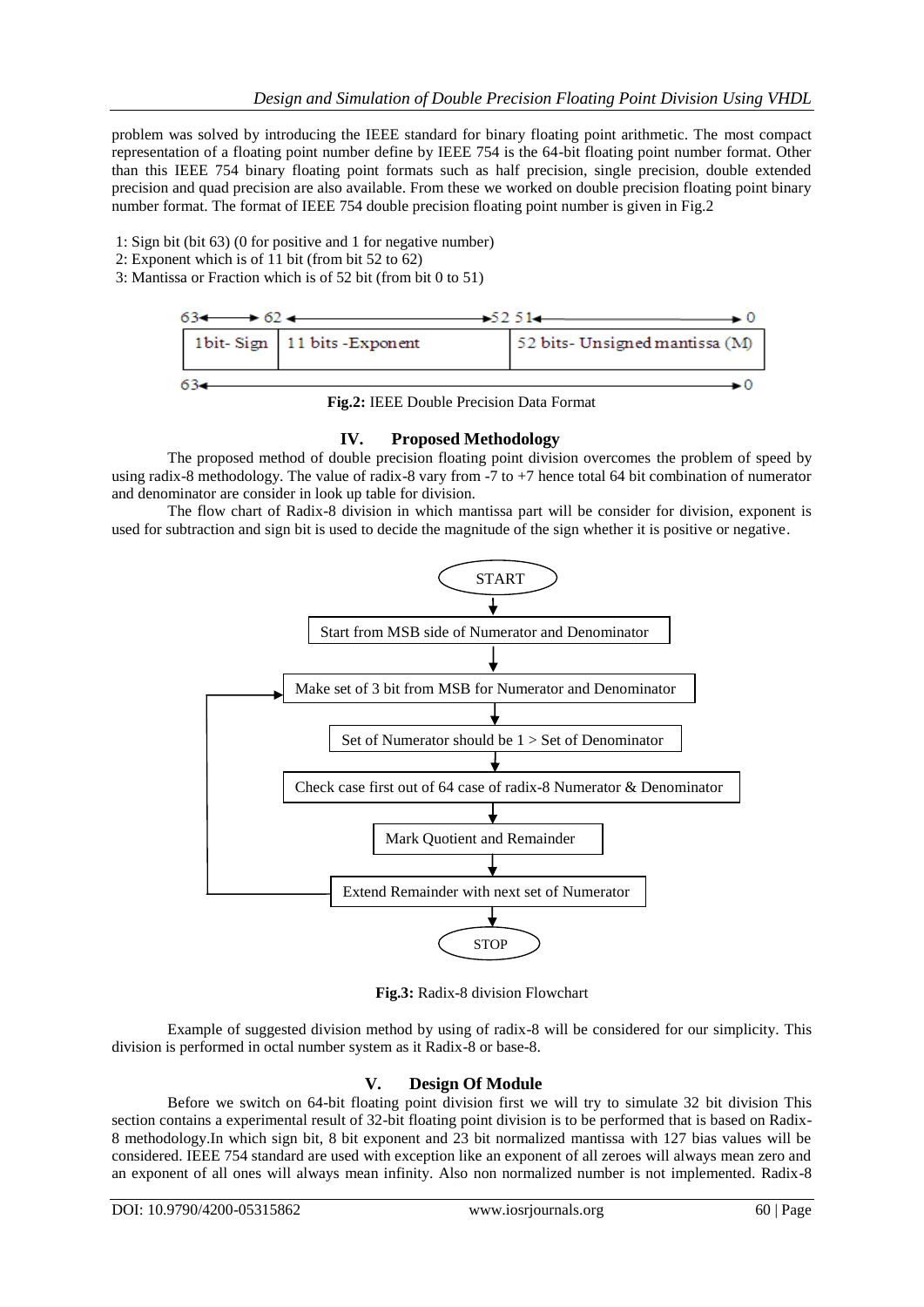methodology is to be used for faster speed. The total CPU completion time will be 0.41secs.and memory usages are 324788kb. Various basic modules like XOR gate, subtractor was shown in VHDL. Complete design was synthesized using Xilinx ISE 12.4. Fig. 4 shows RTL Schematic of radix-8 based floating point division.



**Figure 4:** RTL Schematic of 32 bit Radix-8 base floating point division

The above mentioned modules are simulated and simulation result are shown in fig. 5 in which two random 32 bit floating point input number are consider and we get a 32 bit output in single clock cycle. For example take as input as

X= 32"b 01000011000000000000000000000000 Y=32"b 01000000010000000000000000000000 Then output we get, Z=32"b 01000010010011001100110011001101

| <b>Name</b> | <b>Value</b> | 0 ns |                                   | 1500 ns |  |
|-------------|--------------|------|-----------------------------------|---------|--|
|             | 010000       |      | 010000110000000000000000000000000 |         |  |
|             | 010000       |      | 010000000010000000000000000000000 |         |  |
|             | 010000       |      | 010000100100110001100110011001101 |         |  |
|             |              |      |                                   |         |  |

**Figure 5:** Simulation result of Radix-8 based floating point division